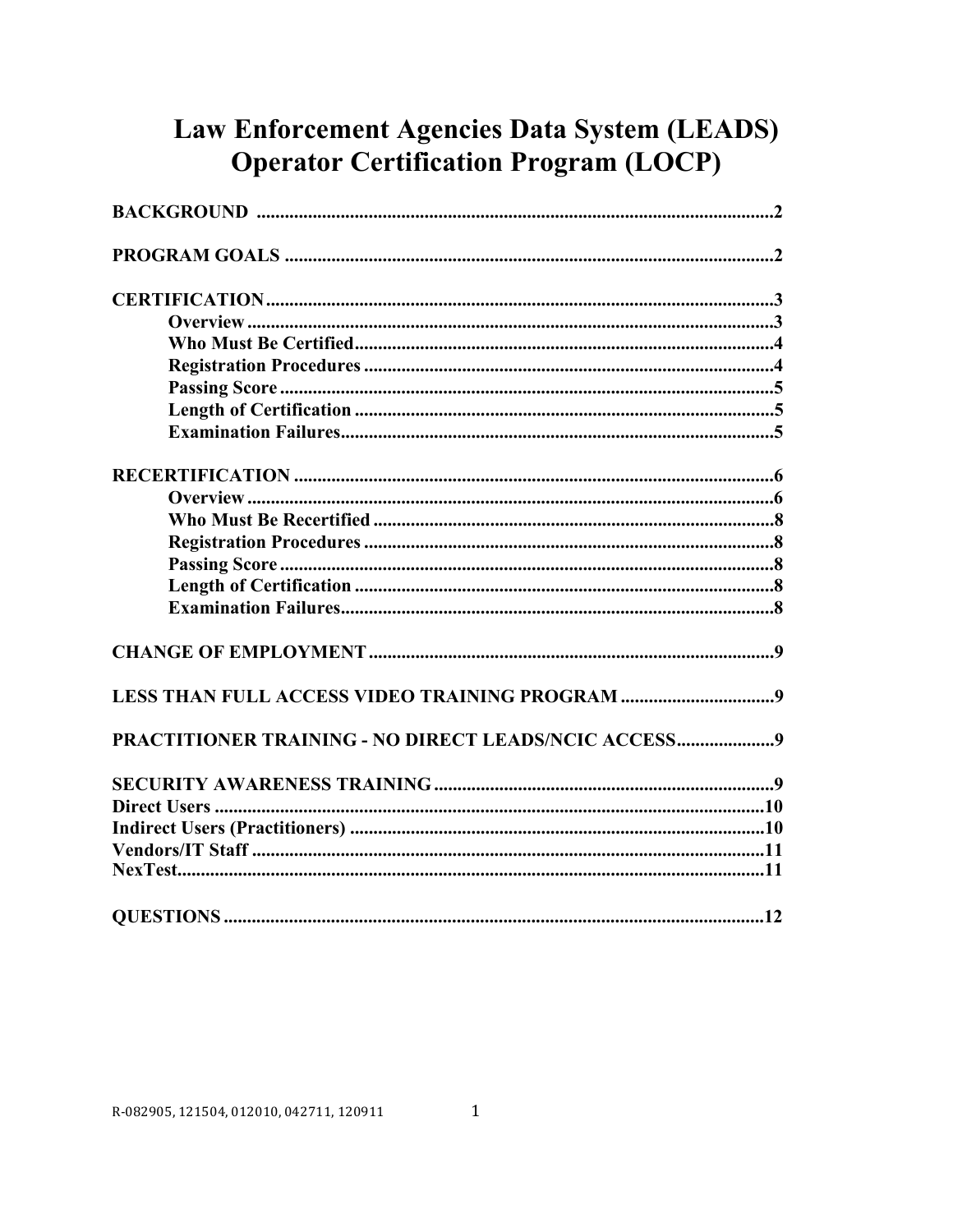# **I. BACKGROUND**

Prior to the use of shared computer systems in 1969, the knowledge and skills possessed by an agency's LEADS operator was a matter of local interest. The impact of an incompetent or inexperienced operator was absorbed, for the most part, by the employing agency with only minor and infrequent repercussions to neighboring departments within radio range. An agency choosing to mismanage communications resources could do so without their communications problems becoming a statewide or nationwide issue.

Today every major police department uses one or several computer systems. Many of these systems have a central computer shared by numerous departments. LEADS is an example of a shared computer into which agencies pool information and, as a result, share records with other participants. The competency of all LEADS operators entering and accessing shared data is a primary concern and responsibility of all participating agencies. The majority of LEADS agencies conscientiously employ, train, and supervise LEADS operators in a manner consistent with their inherent responsibilities.

Experience has demonstrated not all departments share this philosophy. Inaccurate and obsolete records have precipitated lawsuits not only within Illinois, but in many other states. All states are required to initiate a procedure measuring the requisite skills and knowledge of computer operators by the successful completion of prescribed formal training. Operators must demonstrate qualifications by passing an examination. NCIC has mandated training standards for each Illinois agency accessing NCIC. The Illinois State Police (ISP), with the approval of the LEADS Advisory Policy Board, has established a comprehensive training program aligned with NCIC requirements. The ISP Program Administration Bureau, working in concert with the nexTEST training team, is charged with the responsibility of developing and conducting operator certification programs and examinations.

LEADS/NCIC training is only authorized for persons *currently* employed by a criminal justice agency.

# **II. PROGRAM GOALS**

The goal of the LEADS Operator Certification Program (LOCP) is to ensure the safety of officers in the field by:

- 1. improving the quality of data entered into the LEADS/NCIC files,
- 2. ensuring compliance with LEADS/NCIC rules and regulations,
- 3. providing instruction on the use of the LEADS eManual,
- 4. ensuring instruction on interpreting data received,
- 5. increasing knowledge and usage of all aspects of LEADS/NCIC,
- 6. establishing standards of competency for all LEADS operators, and
- 7. providing a statewide standard of training and testing.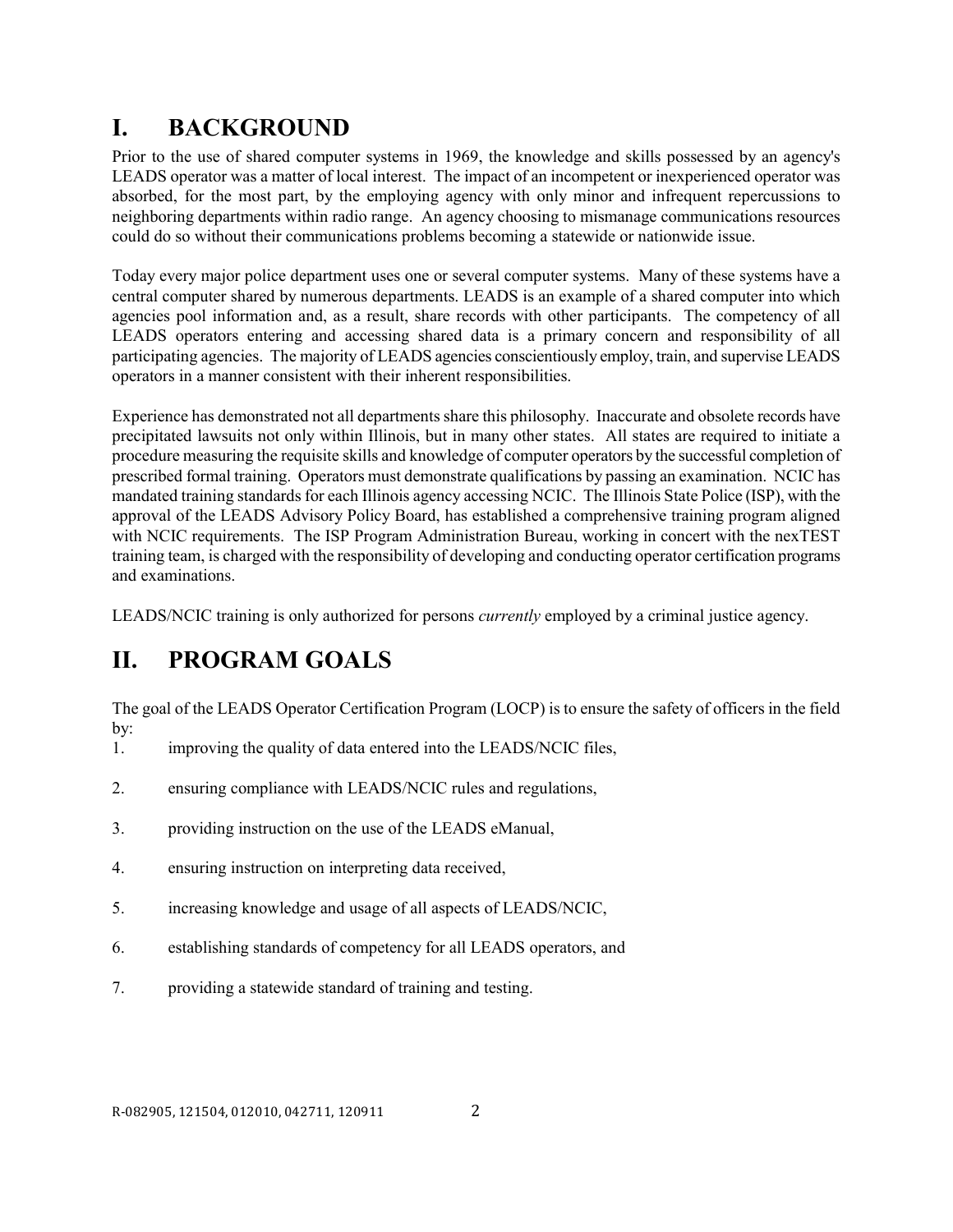## **III. CERTIFICATION**

#### *A. Overview*

- 1. There are two levels of certification:
	- a) Less Than Full Access Certification
		- 1) Length of course: approximately 2 hours.

Less Than Full Access operator basic certification must be achieved by LEADS operators having limited (primarily inquiry) or restricted use of LEADS. The focus of this course is inquiries/response interpretation, criminal history inquiries, hot file hit interpretation, LEADS policy and procedures, and security awareness training.

*Operators requiring Less Than Full Access certification must complete either the Less Than Full Access nexTEST or Less Than Full Access video certification course. If the LTFA video certification method is chosen, the course curriculum must be supplemented with the inclusion of the Security Awareness documentation posted to the LEADS Info site (see Security Awareness section beginning on page 9).* 

- b) Full Access Certification
	- 1) Length of course: approximately 4 hours.

Full Access certification must be achieved by LEADS operators who enter and maintain Computerized Hot File (CHF) records and respond to requests for hit confirmation. The focus of this course is inquiries/response interpretation, criminal history inquiries, hot file hit interpretation, LEADS policy and procedures, security awareness training, as well as CHF maintenance.

- 2. There are two types of certification courses:
	- a) nexTEST

#### b) Less Than Full Access Video Certification

NOTE: nexTEST is available for both levels of certification; video certification is available only for Less Than Full Access operators.

Each student will be administered an examination at the conclusion of the course. All questions on the examination may be formulated from the LEADS eManual and course curriculum.

A student achieving certification via nexTEST will be issued a certificate (printed upon successful completion of exam). A student achieving certification via Less Than Full Access video certification will be issued a certificate once the course information is entered into the nexTEST by the agency's Group Administrator.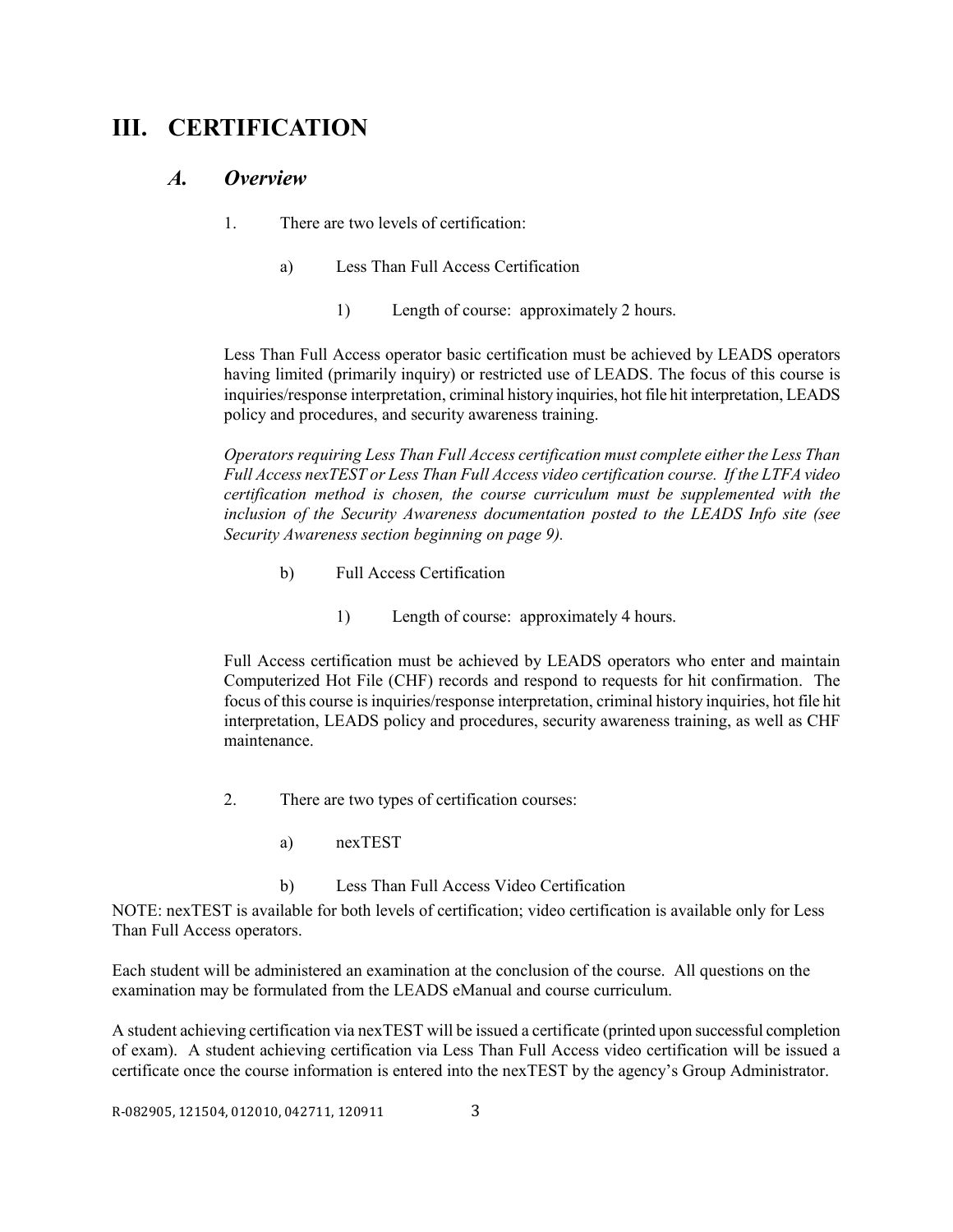After obtaining certified status, an operator will remain as such for a period of two years from the date of exam. The operator must successfully complete the appropriate recertification course by his/her expiration date to maintain certified status. Operators who fail to recertify by their certification expiration date are no longer considered certified and will have their LEADS access revoked. Moreover, agencies with operators accessing LEADS without a valid LEADS certification risk termination of the agency's LEADS access.

#### *B. Who Must Be Certified*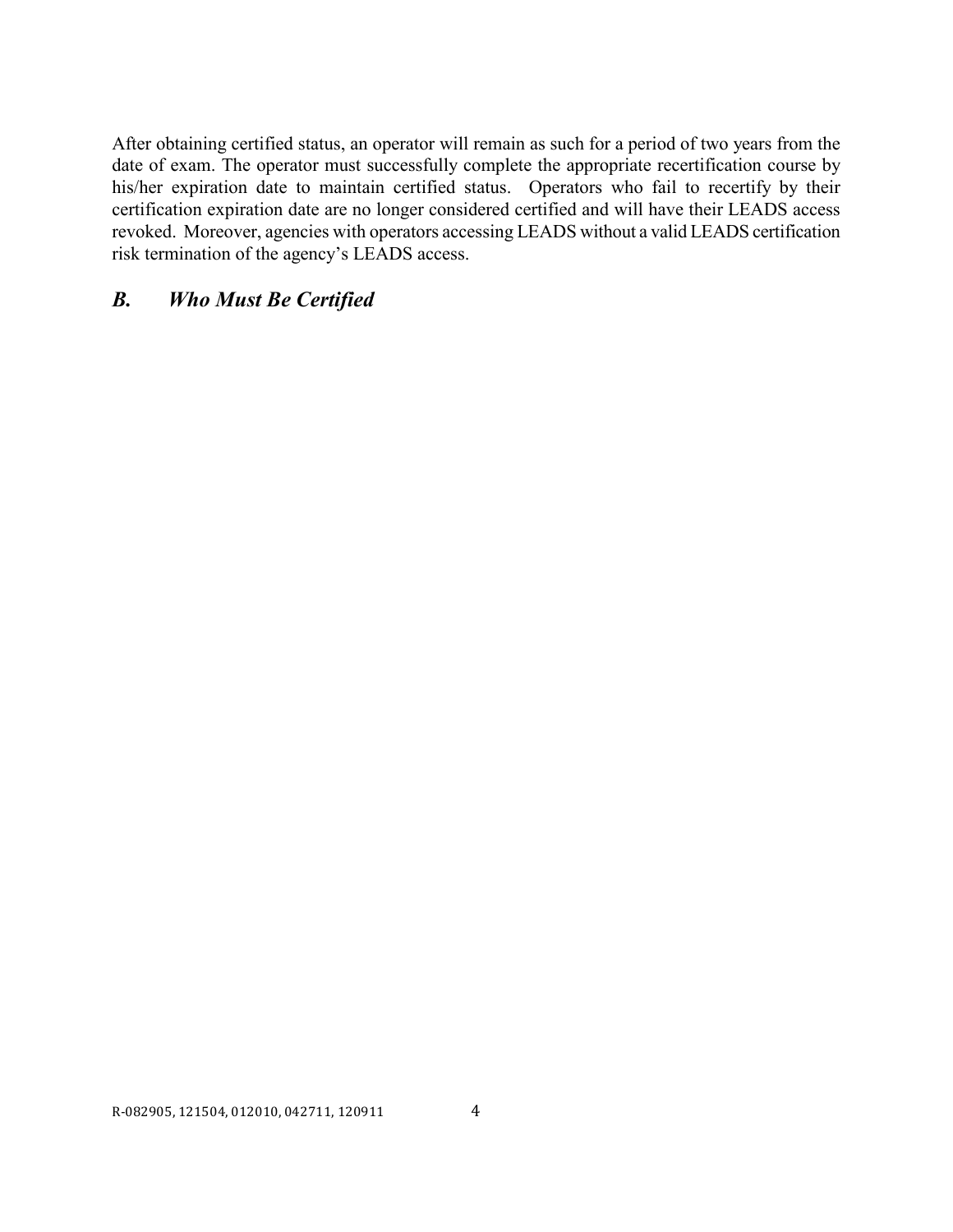- 3. Full Access Operator Certification:
	- a) LEADS Agency Coordinators (LAC) of Full Access agencies

b) LEADS operators responsible for responding to record status inquiries confirmation), AND/OR

- c) LEADS operators who enter or perform file maintenance on CHF records.
- 4. Less Than Full Access Operator Certification:
	- a) LACs of Less Than Full Access agencies.
	- b) LACs of mobile data computer only agencies.

c) LEADS operators having limited or restricted use of LEADS, i.e., those operators primarily responsible for Secretary of State file inquiries, administrative messages, and criminal history inquiries. Course includes instruction on response interpretation.

d) LEADS operators accessing LEADS via mobile data computers

NOTE: *This is a minimum requirement. Less Than Full Access operators may complete Full Access certification*.

#### *B. Registration Procedures*

1. LEADS operators must achieve the appropriate level of LEADS certification within six months of employment or assignment.

2. Each agency's LAC is responsible for ensuring all computer operators achieve certified status at the appropriate level.

3. When registering students for nexTEST, agencies must determine what type of certification is needed; Full Access or Less Than Full Access.

a) LEADS operators responsible for hit confirmation and CHF maintenance must complete the Full Access certification course.

b) Less Than Full Access or mobile data computer LEADS operators must complete, at a minimum, the LTFA course to ensure appropriate certification. Operators may complete a course above what is required to attain certification. For example, a mobile data computer operator may complete the Full Access operator certification course to become certified, if so desired.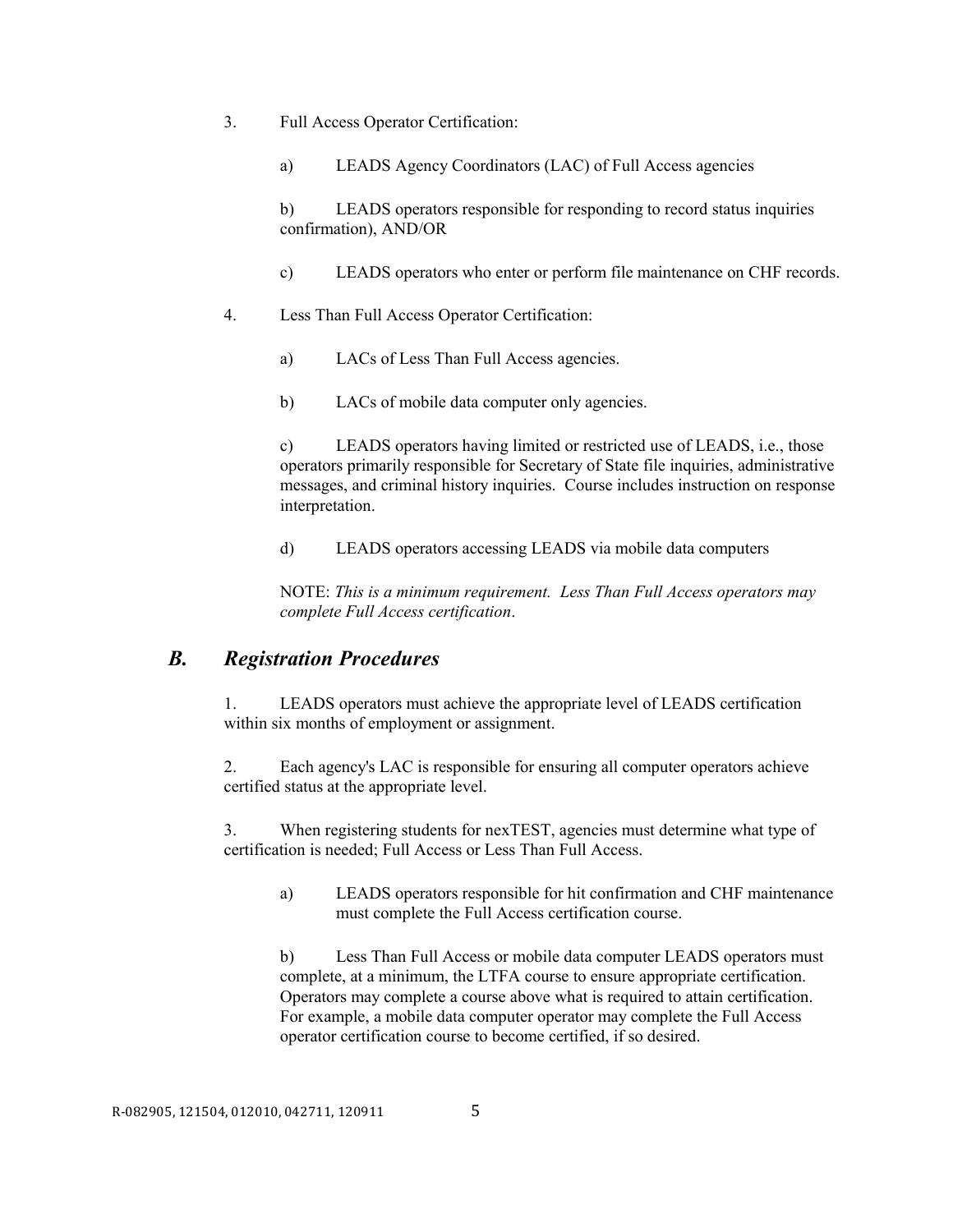c) nexTEST is available 24 hours a day. For agencies participating in the Less Than Full Access Video Training Program, the video may be administered on an as needed basis at a time determined by the agency.

d) An operator must complete the entire course in order to be considered certified. Partial completion will not be allowed.

4. Upon successful completion of a certification course, the student will be provided with documentation of certification. A student achieving certification via nexTEST will be issued a certificate (printed upon successful completion of exam). A student achieving certification via Less Than Full Access video certification will be issued a certificate once the course information is entered into nexTEST by the agency's Group Administrator.

#### *C. Passing Score*

Operators must achieve a minimum score of 80 percent to attain certification.

## *Length of Certification*

*A LEADS operator will be certified for two years from the date of exam.*

#### *D. Examination Failures*

Students failing a certification examination at either level will be allowed to retake the exam one additional time. If the student fails the exam on the second attempt, he/she must retake the complete certification course. The student must contact their agency's nexTEST Group Administrator to reset their exam attempts. In order to retake the Less Than Full Access video certification exam, the video curriculum must be readministered by the agency's Video Training Program instructor.

## **IV. RECERTIFICATION**

#### *A. Overview*

- 1. There are two levels of recertification:
	- a) Less Than Full Access Recertification

1) Less Than Full Access operator recertification must be achieved by all LEADS operators who currently hold the Less Than Full Access certification level by their certification expiration date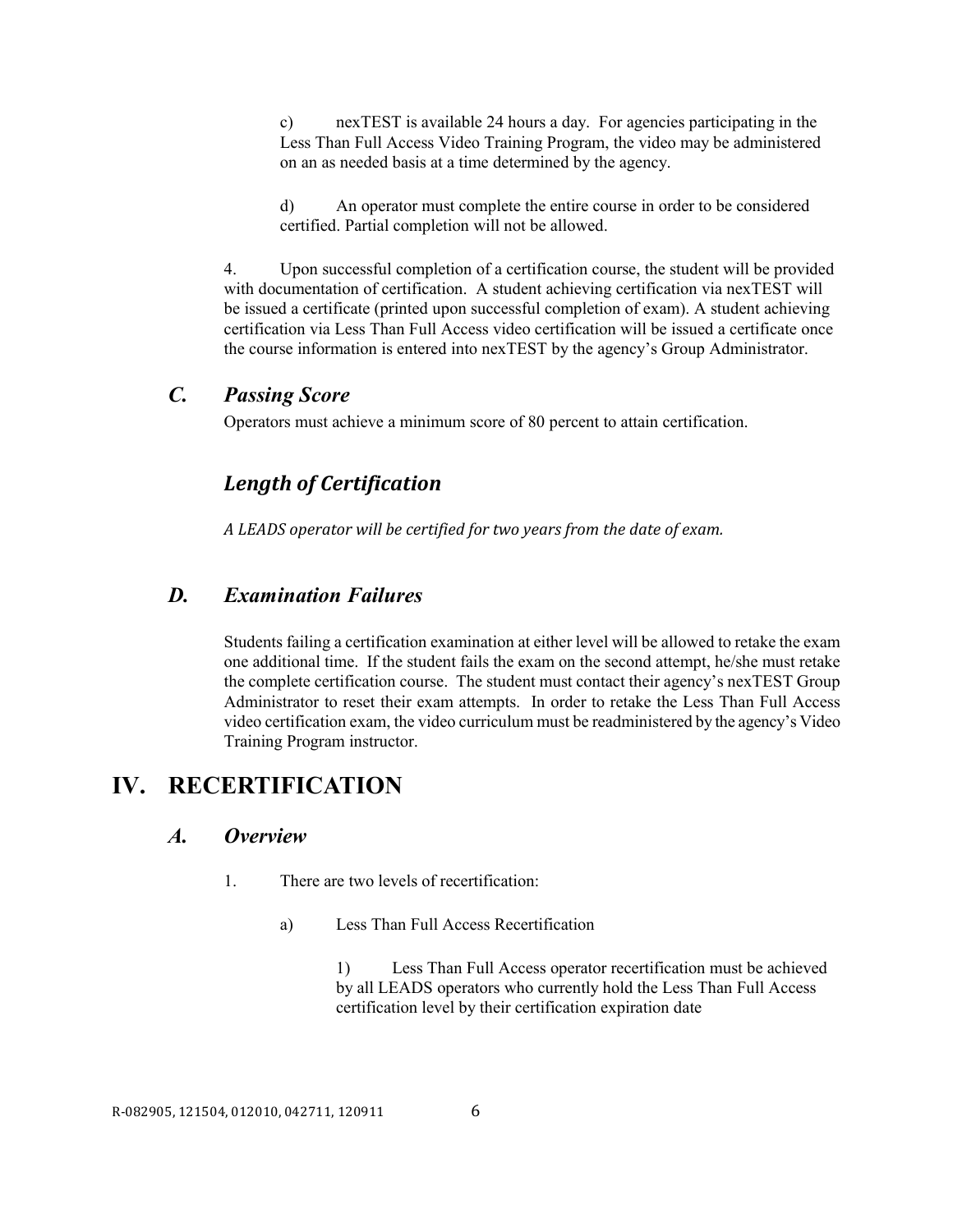#### b) Full Access Recertification

1) Full Access operator recertification must be achieved by all LEADS operators who currently hold the Full Access certification level by their certification expiration date

#### 2. There are two types of recertification courses:

a) nexTEST

1) Full Access Operator Recertification. Length of course: approximately 1 hour.

2) Less Than Full Access Operator Recertification. Length of course: approximately 1 hour.

#### b) Less Than Full Access Video

1) Less Than Full Access operators may also recertify via the Less Than Full Access video certification course. Length of course: approximately 2 hours.

> (a) *If the LTFA video certification method is chosen, the course curriculum must be supplemented with the inclusion of the Security Awareness documentation posted to the LEADS Info site (see Security Awareness section beginning on page 9).*

2) Full Access operators may only recertify via nexTEST.

nexTEST recertification consists of a review of any new LEADS files, hit procedure review, an update on policy/procedure changes, security awareness training, and administration of a recertification examination. Recertification may also be achieved through successful completion of an appropriate basic certification course.

All questions on the recertification examination may be formulated from the LEADS eManual and course curriculum.

Upon successful completion of a certification course, the student will be provided with documentation. A student achieving recertification via nexTEST will be issued a certificate (printed upon successful completion of exam). A student achieving certification via Less Than Full Access video certification will be issued a certificate once the course information is entered into nexTEST by the agency's Group Administrator.

The agency's LAC is responsible for ensuring that operators recertify.

*Operators who fail to recertify by their certification expiration date are no longer considered certified* 

R-082905, 121504, 012010, 042711, 120911 7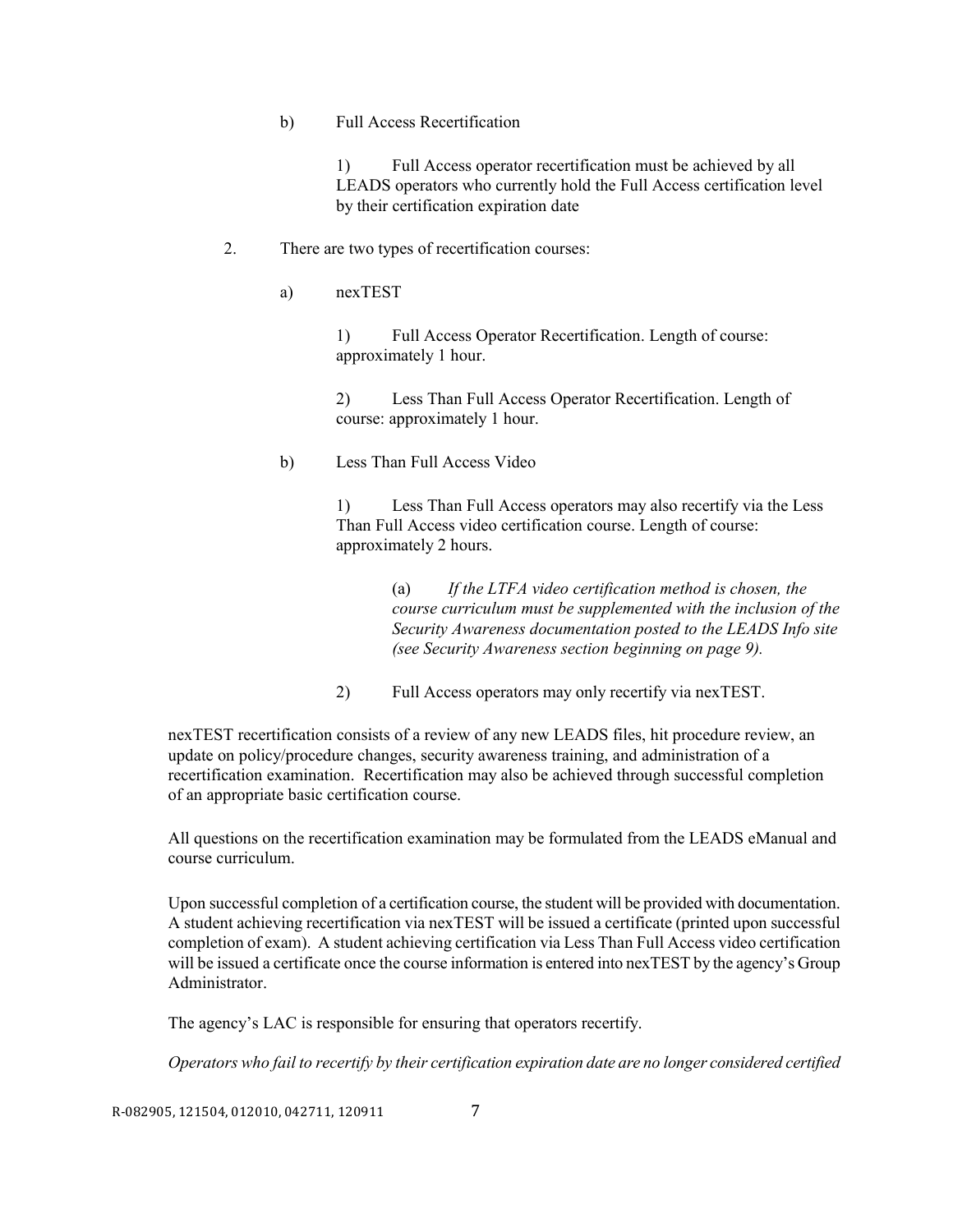*and will have their LEADS access revoked. Operators must successfully complete the appropriate level basic certification course in order to have their LEADS access activated.* 

## *B. Who Must Be Recertified*

- 1. Full Access operators including:
	- a) LACs of Full Access agencies.

b) LEADS operators responsible for responding to record status inquiries (confirmation), AND/OR

c) LEADS operators who enter or perform file maintenance on CHF records.

- 2. Less Than Full Access operators including:
	- a) LACs of Less Than Full Access agencies.
	- b) LACs of mobile data computer only agencies.

c) LEADS operators having limited or restricted use of LEADS, i.e., those operators primarily responsible for Secretary of State files inquiries, administrative messages, and criminal history inquiries. Course includes instruction on response interpretation.

d) LEADS operators accessing LEADS via mobile data computers.

NOTE: *This is a minimum requirement. Less Than Full Access operators may complete Full Access certification*.

## *C. Registration Procedures*

1. LEADS operators must maintain the appropriate level of LEADS certification throughout employment or assignment.

2. Each agency's LAC is responsible for ensuring all LEADS operators maintain certification at the appropriate level throughout the operator=s employment or assignment.

### *D. Passing Score*

A student must achieve a minimum score of 80 percent to attain recertification.

### *E. Length of Certification*

A LEADS operator will be certified for two (2) years from the date of exam.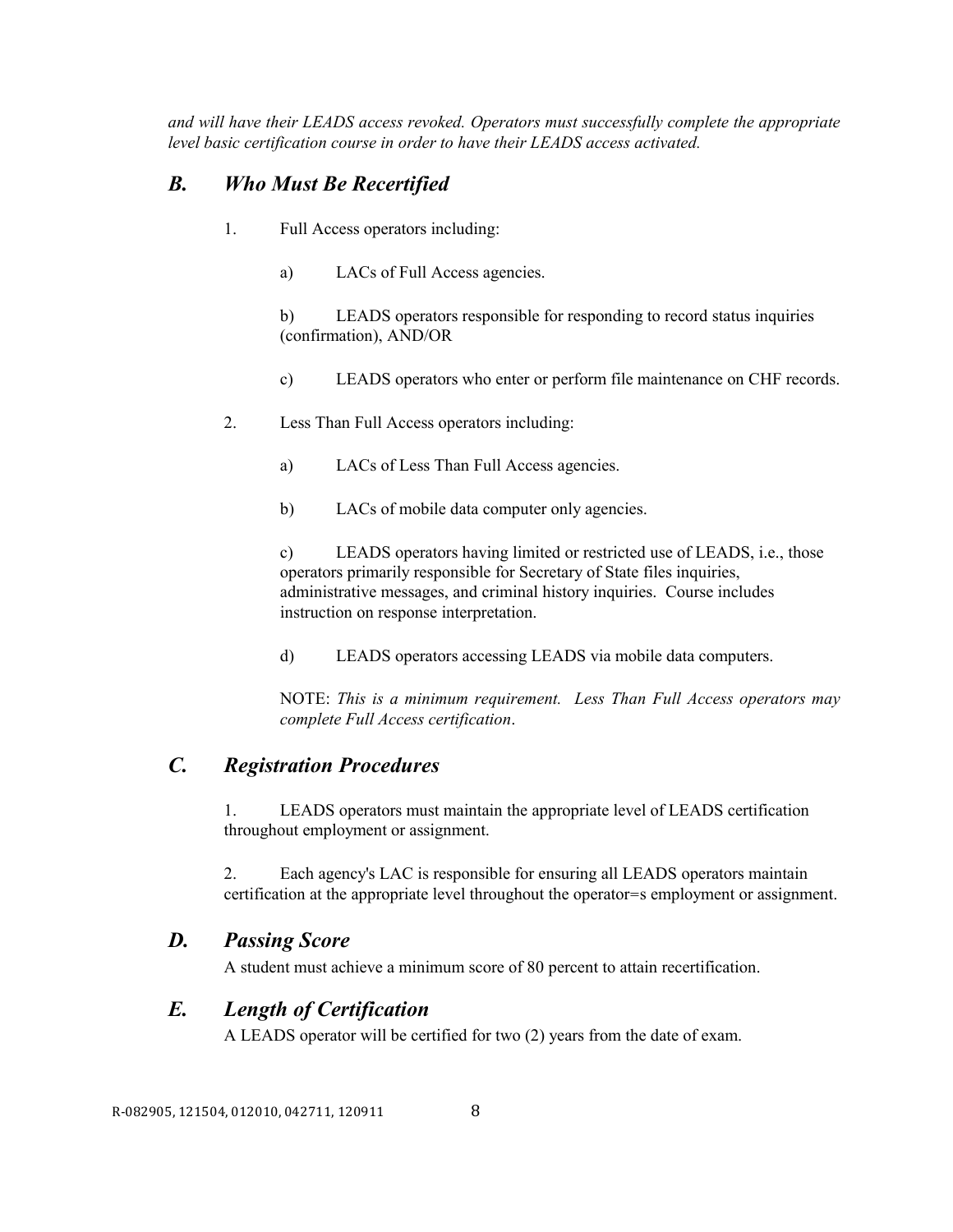## *F. Examination Failures*

Students failing a recertification examination are no longer considered certified and must successfully complete the basic certification course at the appropriate level.

# **V. CHANGE OF EMPLOYMENT**

A certified LEADS operator who changes employment from one user agency to another agency shall retain certified status until recertification is necessary. If an operator's duties change and now require a higher level of certification, he/she must achieve the appropriate level of certification within thirty days of reassignment.

# **VI. LESS THAN FULL ACCESS VIDEO TRAINING PROGRAM**

ISP provides a LEADS Less Than Full Access Video Training Program which allows agencies to submit one or more employees for authorization and certification by ISP as a LEADS Less Than Full Access Video Instructor. The candidate employee must attend a Less Than Full Access Video Training Orientation Session hosted by ISP in order to be authorized as a Video Instructor. Only authorized Instructors who maintain their own LEADS certified status may proctor the video and exam.

# **VII. PRACTITIONER TRAINING - NO DIRECT LEADS/NCIC ACCESS**

 *Certification via nexTEST is not mandated; however, this training must be provided in some form. The benefit to using nexTEST is to assist with confirmation that training has been provided and maintained in nexTEST. Also, the user will receive an email notification from nexTEST when their certification is due to expire.* 

 NCIC mandates that users who do not directly access LEADS/NCIC data (i.e., directly key the inquiry identifiers into LEADS) receive LEADS training within six (6) months of employment to ensure they understand the LEADS/NCIC data and its content. Responsibility for providing this training lies with the agency's LAC. This responsibility includes training users for any nonterminal agencies that the agency may provide LEADS service. This training may be provided in many forms (nexTEST, class instruction, one-onone, manual/course book, etc.).

 To assist with providing this training, ISP has developed two nexTEST courses: Practitioner of LEADS Data for Administrators (i.e., agency heads) and Practitioner of LEADS Data for Officers and Other Criminal Justice Personnel.

 It is the responsibility of the LAC to coordinate training of all agency personnel on LEADS/NCIC capabilities, procedures, regulations and policies, and maintain an accurate record/list of employees who have been trained. Any new information applicable to the indirect user should be provided as it becomes available, provided by ISP usually through the LEADS Daily Briefing.

# **VIII.SECURITY AWARENESS TRAINING**

NCIC mandates that security awareness training be provided at least once every two (2) years to all personnel with access to LEADS/NCIC (FBI CJIS) and its related data, equipment, networks, routers, etc.

R-082905, 121504, 012010, 042711, 120911 9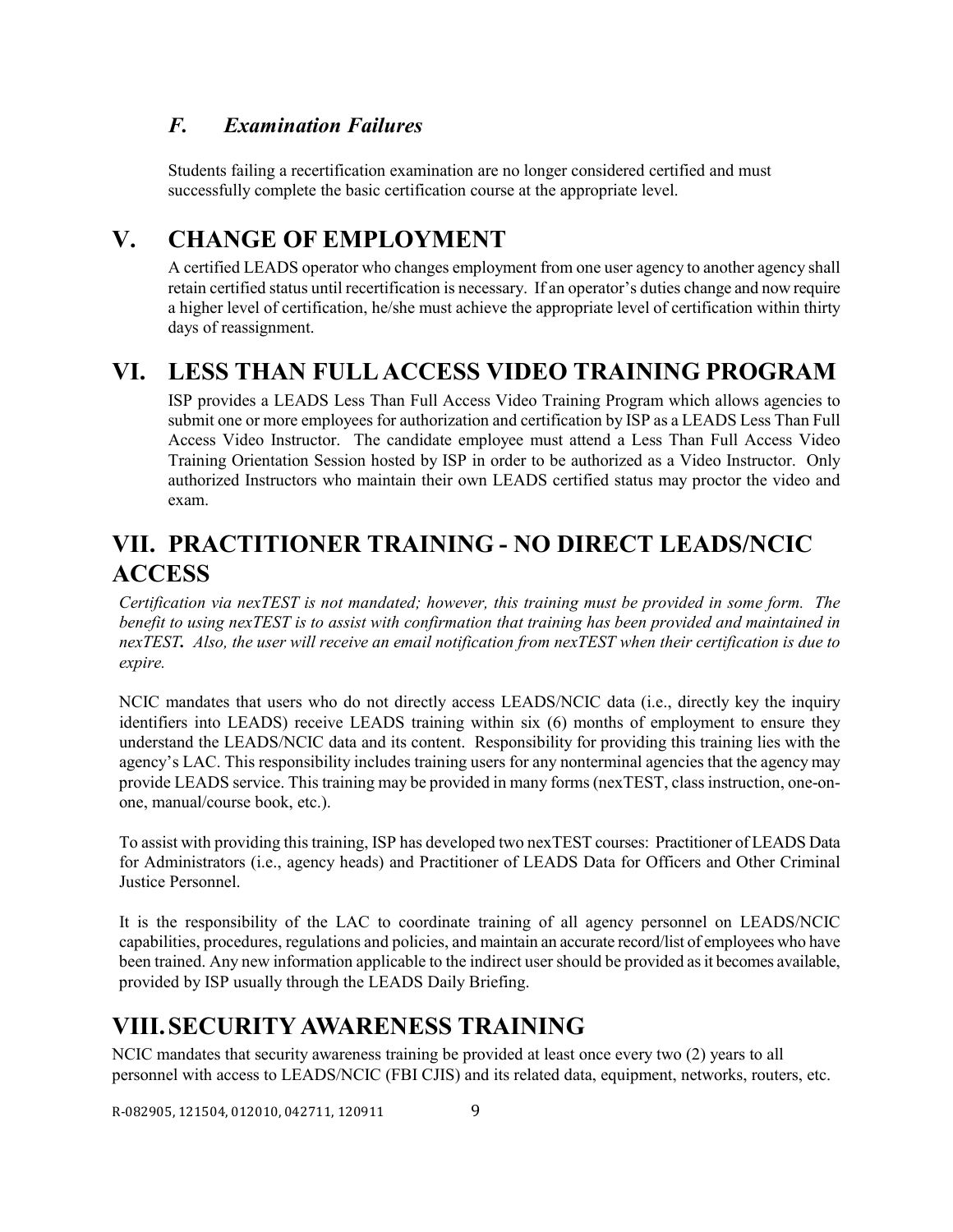This includes direct and indirect LEADS Users (practitioners), as well and IT/Network and vendor employees (criminal justice or noncriminal justice). All new employees who have access to LEADS/FBI CJIS systems and all appropriate IT/vendor personnel shall receive security awareness training within six (6) months of their appointment or assignment

#### *A. Direct Users*

Security Awareness has been added as a module to the Full Access and Less Than Full Access (LTFA) nexTEST courses, both initial and recertification, so direct Users will achieve this training when they complete their normal LEADS certification. They should not take Security Awareness as a separate course.

NOTE: LTFA Users achieving LEADS certification via the LTFA Video Certification Program must have the video curriculum supplemented by the inclusion of the Security Awareness documents posted on the LEADS Info site (further explanation below).

### *B. Indirect Users (Practitioners)*

There are two Security Awareness training options for Practitioners:

1. Security Awareness through nexTEST

a) To take the Security Awareness course, the agency's nexTEST Group Administrator must ensure that the Security Awareness course has been assigned to the Learner as a certification course. Once the Learner completes the Security Awareness course, the certification path will be set up to place the Security Awareness course - not the Practitioner course - in his Mandatory Training for him to take again in two years.

- *1) Practitioners taking the Practitioner course for the first time (must be done within 6 months of employment or assignment)*
	- (a) Security Awareness has been added as a module to both nexTEST LEADS Practitioner courses. Those Learners who are taking a Practitioner course for the first time will achieve this training when they complete the LEADS Practitioner course in nexTEST.
- *2) Practitioners who are already Practitioner trained*
	- (a) Users who are already practitioner trained need only complete the Security Awareness course every two years. It is not necessary to take the whole Practitioner course again, unless a Learner would like to as a refresher.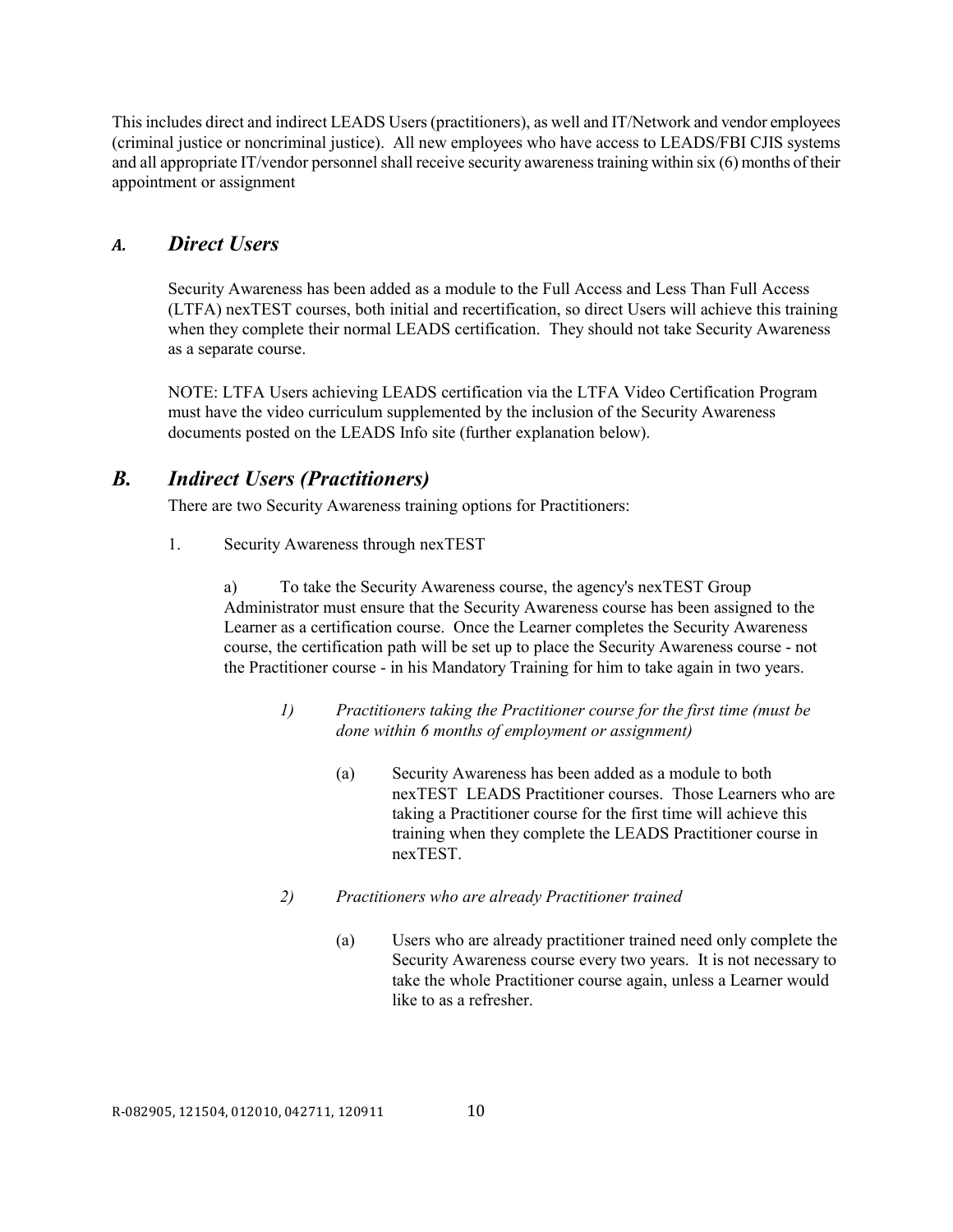## *C. Security Awareness not through nexTEST (applies to LTFA Video Training Program)*

As an alternative to nexTEST, the Security Awareness course has been posted to the LEADS Information site (LEADS 2000 Main Page > LEADS Information) as a .pdf, a powerpoint, and as document containing the powerpoint screen captures. It is acceptable for those who are already Practitioner trained to complete the Security Awareness course by reading one of the documents and signing the Security Awareness Confirmation Signature form (also available on the Info Site). The form must be kept on file at the agency as proof the Security Awareness training was completed.

### *D. Vendors and IT staff*

Vendors and IT persons (criminal justice or noncriminal justice) with access to LEADS/NCIC equipment, networks, routers, etc. must be Security Awareness trained once every two years. The initial training must be completed within 6 months of employment or assignment and every two years thereafter.

#### 1. **Vendors/IT staff who are employed by the criminal justice agency**

Those persons who are employed by the criminal justice agency may either complete the Security Awareness training through nexTEST or by reading the documents posted on the LEADS Information site and signing the Security Awareness Confirmation Signature form. The form must be kept on file at the agency as proof the Security Awareness training was completed. If they prefer to use nexTEST and do not currently have a nexTEST account, one must be created by the agency's Group Administrator.

#### 2. **Vendors/IT staff who are not employed by the criminal justice agency**

Those persons who are not employed by the criminal justice agency (i.e., a person who is employed by the village or county IT department or works for a private company/vendor contracted to provide IT service for the CJ agency) must complete the Security Awareness course by reading the documents that are posted on the LEADS Information site and signing the Security Awareness Confirmation Signature form. The form must be kept on file at the agency as proof the Security Awareness training was completed. These persons should not be entered into nexTEST. Vendors/IT persons not employed by the criminal justice agency should not have access to LEADS/NCIC data and should not certify at the Full Access, Less Than Full Access, or Practitioner level.

If the IT and/or Vendor employees provide IT service to more than one criminal justice agency, the Security Awareness training completed at one agency will also apply to the others. It is not necessary for the employee to achieve this training at each agency. Proof of completion should be shared with each agency.

## **IX. NEXTEST Instructions**

Instructions on accessing nexTEST, as well as instructions for an agency's Group Administrator's duties, can be obtained via LEADS 2000 > Field Specialists > nexTEST Instructions or via the internet at www.isp.state.il.us/leads/leadspub